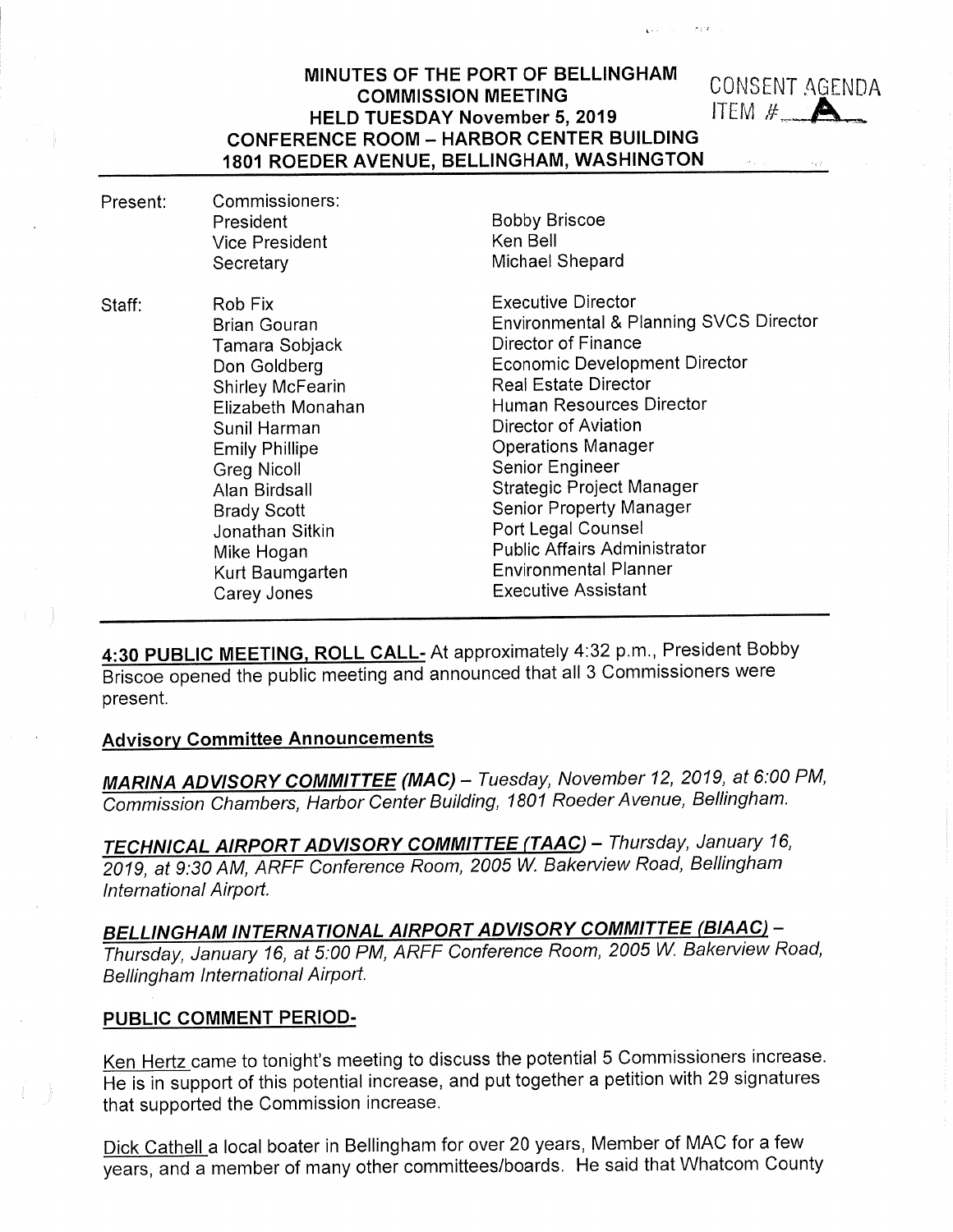has 5 Districts and he thinks it would make sense to have someone represent each of those 5 Districts. Which in turn would give a broader representation and protect the Commissioners.

Pete Granger commented on the Preliminary Strategic Budget Update. The Working Waterfront Coalition is pleased to see the real estate objectives (maximizing and expanding marine trade properties).

Paul Schissler spoke on the potential increase from 3 to 5 Commissioners. He said he does not know what it would look like, maybe 2 at Large and 5 Districts. He would like to see this proposal get in front of the voters in 2020.

President Bobby Briscoe mentioned that all three Commissioners received a letter from Alan McConchie. The letter was in favor of the potential increase from 3 to five Commissioners.

### CONSENT AGENDA

- A. Approve the minutes of the October 22, 2019 regular scheduled meeting.
- B. Authorized the Executive Director to execute a Commercial Electric Facilities Contract with Puget Sound Energy in the amount of \$352,582.51 with 13 percent contingency for a total authorized amount of \$400,000 to install conduits, vaults, and electrical equipment; convert overhead utilities to underground utilities; and increase the power supply at the Bellingham Shipping Terminal.
- C. Authorize the Executive Director to execute a funding agreement with the National Fish and Wildlife Foundation in the amount not to exceed \$95,435 for the Squalicum Harbor Gate 1 Pumpout Float & Pile replacement project.
- D. Authorize the Executive Director to execute a Voluntary Donation Agreement with Northwest Recycling, Inc. to accept a historic artifact known as the Chipper Wheel which was once used by Georgia-Pacific as part of its pulp and paper operations on Bellingham's downtown waterfront.

Motion to approve Consent Agenda items A - D.

Discussion: There were no comments.

Motion approved 3-0 Vote

## PRESENTATIONS

# 1. Corix District Energy Update

Public Affairs Administrator Mike Hogan introduced Ivana Safar from Corix Utility, she gave an update on the efforts to implement the District Energy System on the Waterfront District. She covered the Due Diligence Process/Results, Key Business and Financial Assumptions, Business As Usual vs. District Energy Comparison, Benefits of District Energy, Roles and Responsibilities, and Timeline & Next Steps.

Discussion: Secretary Michael Shepard asked Ivana to go over the cooling options one more time. The Commercial offices would all be served with heating/cooling options,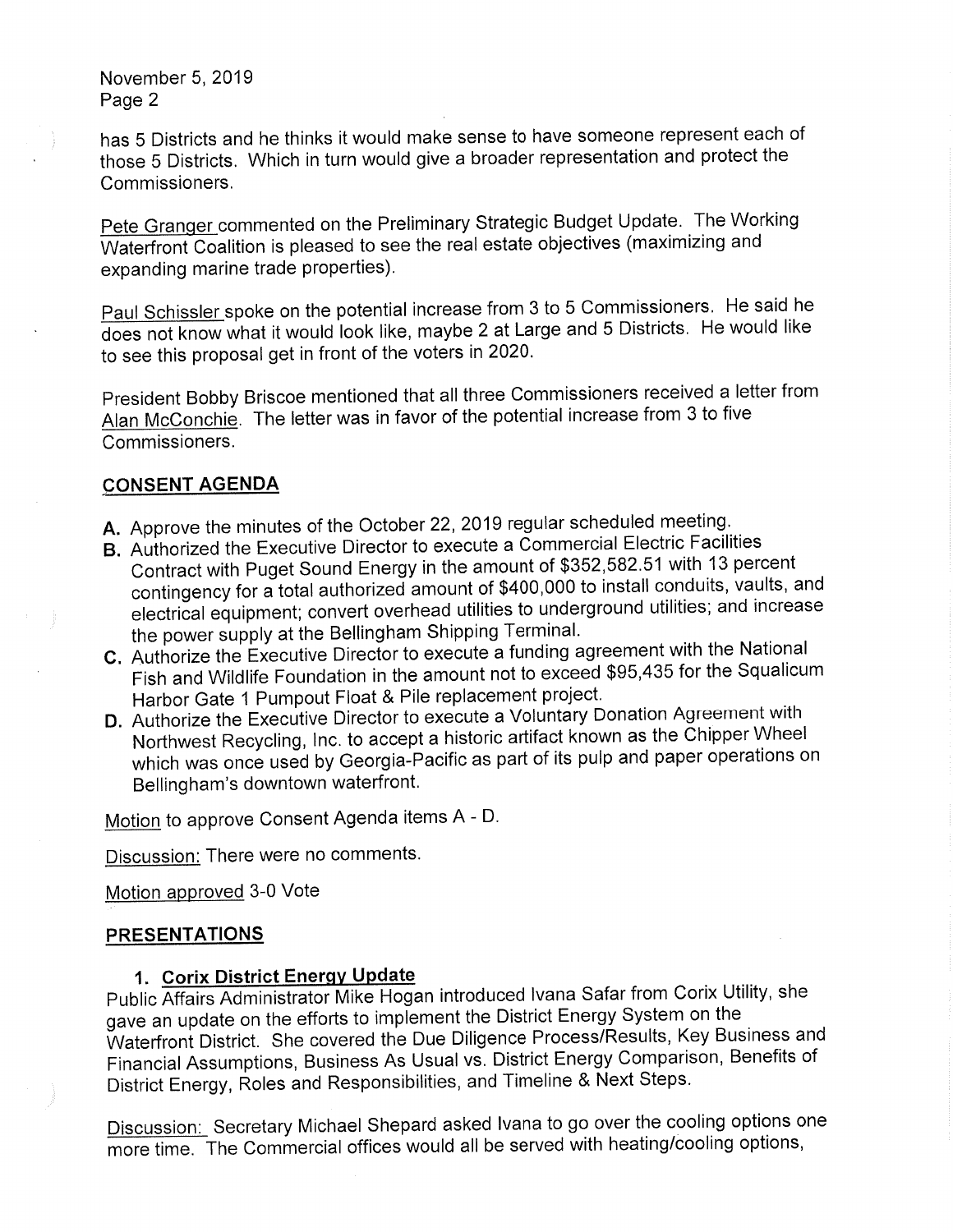and some of the residential with have those options as well. But some residential units will not have cooling options, but that could change before the project starts.

Commissioner Shepard asked Ivana if she has gotten enough information from the developer to move forward with the plans. She said the time difference has been challenging. As far as their timelines, she feels they are on track and in regular communication with the mechanical contractor for the first building.

Commissioner Shepard asked for a communication update with PSE and use of the waste heat from the EcoGen plan. Ivana had initial discussions and toured the plant and got a better idea of the operating schedule. She said there is opportunity to use the waste head, and they would like to continue their communication with PSE.

Commissioner Shepard said it looks like the Mill Works Plant is one of the facilities that is a potential recipient of the heating and cooling system.

President Bobby Briscoe asked what the rough cost will be to change over to renewable energy in 2029. Ivana said it really depends on the final size of the facility, but the current assumptions for just the technology are assumed to be around \$3 million dollars, and the building roughly \$2 million dollars.

# 2. 2020 Preliminary Strategic Budget Update

Director of Finance Tamara Sobjack gave a brief update on the 2020 Draft Strategic Budget Tax Levy. Tamara asked the Commission for direction on whether to increase the tax by 1% or to remain as is.

Discussion: All three Commissioners (Briscoe, Bell & Shepard) were in agreement not to increase the tax by 1%. Unless there is a clearly identified project that had significant Economic Development potential.

# 3. Expanding the Commission from 3 to 5 Update

Executive Director Rob Fix presented the facts to the process of expanding the Commission from 3 to 4 Commissioners.

Discussion: Secretary Michael Shepard asked if the 60 days was a hard number, Executive Director Rob Fix responded yes.

Vice President Ken Bell asked if there was a better time to run it through the election process, Rob said it really depends on who is on the ballot (for shared costs savings), but the Port could very well get stuck with the entire bill.

Commissioner Bell said with the timing if the Port went to 5 Commissioners, there could potentially be 4 open seats at the same time.

Commissioner Shepard asked what the expense would be if the Port went form a 3 to 5 Commission. Rob said it depends on how many other elections are on the ballot at the time. Rob said it tends to run about \$100,000 per ballot measure, but if the Port is the only one on the ballot, it is going to cost a lot more than \$100,000. The Commissioners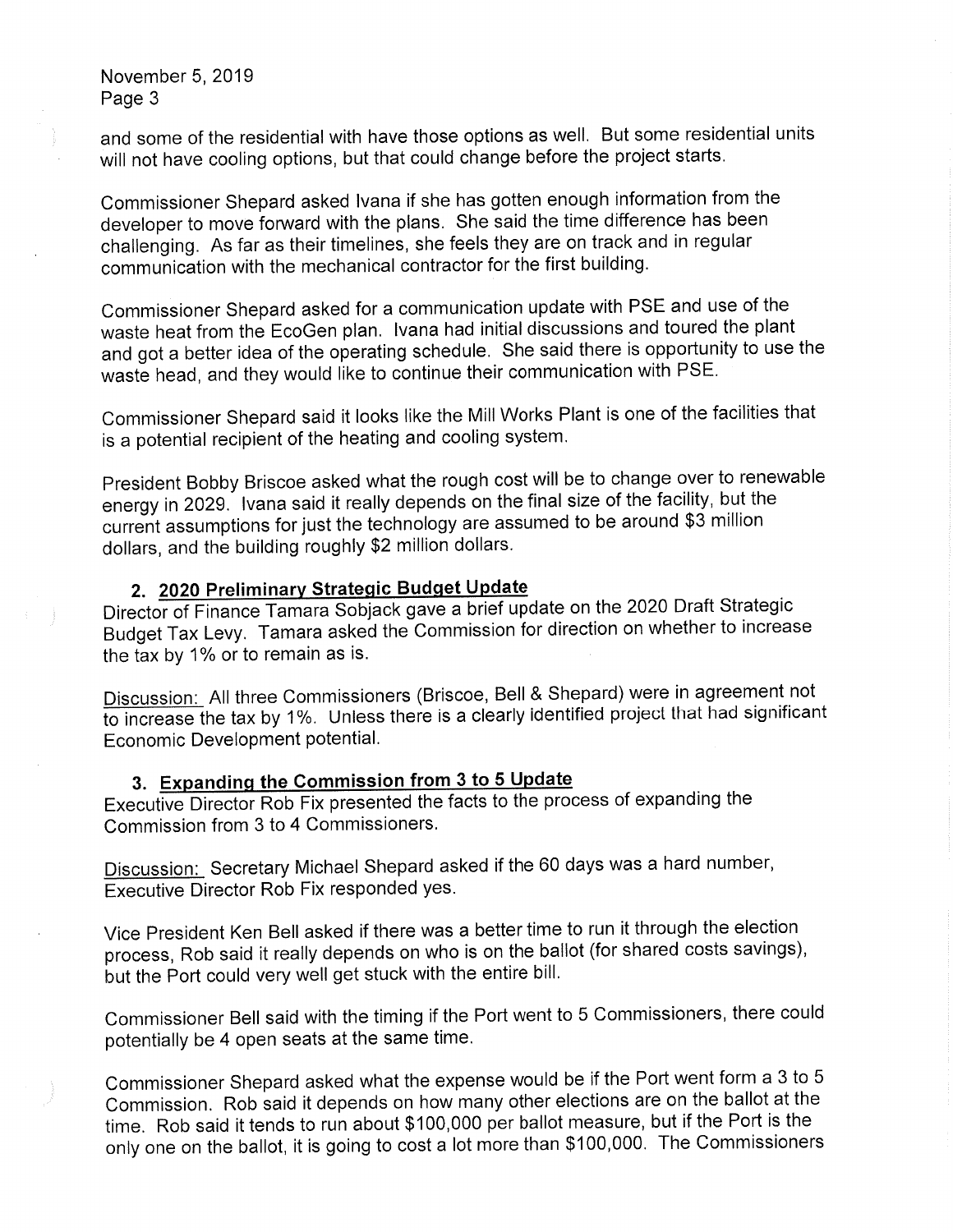asked Rob to find out what the cost would be if no one else is on the election and report back.

Commissioner Bell proposed the idea of a 6 year term, and what would that look like. Port Legal Counsel Jonathan Sitkin said it would have to be a vote of the people to go to a 6 year term. Executive Director Rob Fix said the Port can report back on what it would take to go to a 6 year term.

Commissioner Shepard said the community that has been in contact with him are in favor of moving to a 5 Commission. Commissioner Shepard said moving to a 5 Commission would reduce the confusion rational, having greater accountability, reach, and spread of the representation of the diversity ofWhatcom County. Commissioner Shepard said he did his own poll, and reached about 2,000 people, with 75% in favor of moving to a 5 Commission. Commissioner Shepard said he is in favor of moving to a 5 Commission.

Commissioner Bell is in favor of moving to a 5 Commission and believes it is good governance. Commissioner Bell sees the benefit of being able to meet with other Commissioners one on one, or 2 Commissioners being able to meet with the Executive Director. As well as getting the Lynden and East County region better representation. Putting the increase to 5 Commissioners on the ballot is a worthy measure.

President Bobby Briscoe said it is ultimately up to the voters. Commissioner Briscoe is not sure that more Government is always better. Commissioner Briscoe does not believe that 5 Commissioners better represents the County, he believes a good Commission represents the County. It is difficult enough making decisions with 3 people alone 5 people. Commissioner Briscoe believes they will lose transparency as a Commission if the Port goes to 5 Commissioners. Commissioner Briscoe said if the people want to get this on the ballot, they need to sign petitions.

## 5:30 PUBLIC COMMENT PERIOD-

There was no public comment.

# PRESIDENT BOBBY BRISCOE RECESSED THE PUBLIC MEETING AND OPENED A PUBLIC HEARING ON THE 2020 PRELIMINARY STRATEGIC BUDGET.

There was no public comment.

# PRESIDENT BOBBY BRISCOE CLOSED THE PUBLIC HEARING ON THE 2020 PRELIMINARY STRATEGIC BUDGET AND RECONVENED THE REGULAR COMMISSION MEETING.

PRESIDENT BOBBY BRISCOE RECESSED THE PUBLIC MEETING AND OPENED A PUBLIC HEARING ON THE COMPREHENSIVE SCHEME OF HARBOR IMPROVEMENTS.

There was no public comment.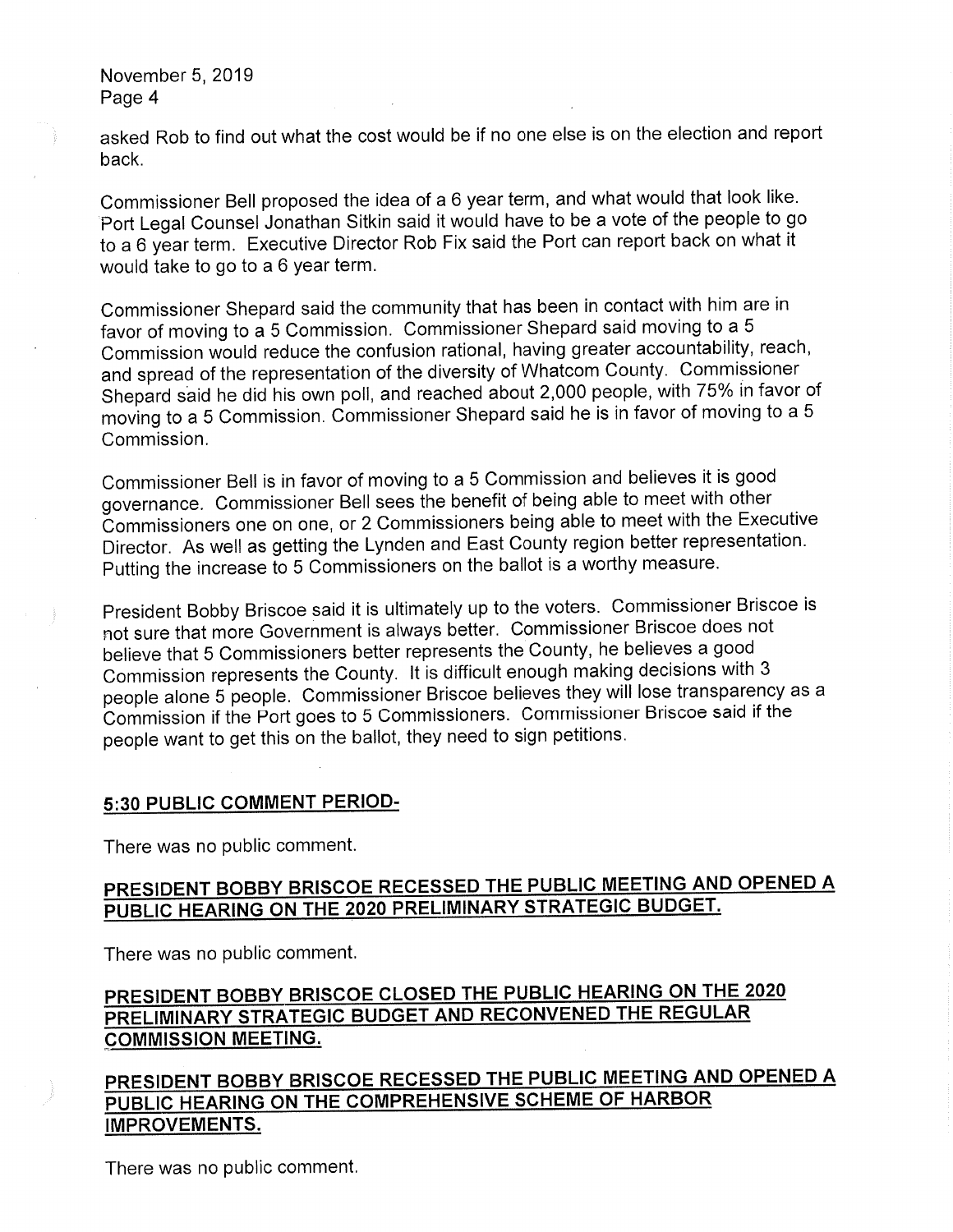## PRESIDENT BOBBY BRISCOE CLOSED THE PUBLIC HEARING ON THE COMPREHENSIVE SCHEME OF HARBOR IMPROVEMENTS AND RECONVENED THE REGULAR COMMISSION MEETING,

## **ACTION ITEMS**

1. Authorize the Commission to pass Resolution No. 1387 accepting and adopting the Bellingham International Airport (BLI) Master Plan approved by the Federal Aviation Administration.

Motion: A motion by the Board of Commissioners of the Port of Bellingham to pass Resolution 1387 accepting and adopting the Bellingham International Airport (BLI) Master Plan approved by the Federal Aviation Administration.

Discussion: Director of Aviation Sunil Harman announced they received a letter from FAA approving the BLI Master Plan. Sunil read a prepared statement and then turned it over to Operations Manager Emily Phillipe for the presentation. Emily discussed the Airfield Projects, Terminal Projects, Sustainability Studies, General Aviation Projects, Projects Related Environmental Impacts, and the Airport Layout Plan. In closing, Emily recommended the adoption of the Master Plan.

Vice President Ken Bell addressed Director of Aviation Sunil Harman about the expansion to the South. He stated that is going to have some impact on BLI Airport. Commissioner Bell asked if this will result in a loss in carrier of more flights. Sunil said the forecast did consider a 3-5% impact from Paine Field but not take into account an airport besides Paine Field coming into service. Sunil said that the 6 airport sites being considered are well outside of the BLI service area. He said the pricing at Paine Field is very completive, but it is not sustainable. They did not use that as a major contributor to the projections, because he believes they (SeaTac & Paine Field) will hit capacity in 5 to 6 years. Sunil stated that after a projected 5-year downturn the growth rate will be 1.5- 2% a year over the next 15 years.

Secretary Michael Shepard asked if this will affect the development in the North. Director of Aviation Sunil Harman assured him the plan addressed the North (YVR), but he does not see a significant impact. Commissioner Bell asked if the CAD 9 billion dollars will go to passenger experience, improvement, and expansion at the airport. Sunil said primarily terminal expansion, with some landside improvements like structural garages. Commissioner Shepard asked Sunil to explain how the utilization of the vehicle electric charging stations at the airport has been. Sunil said it has not been as well utilized as they initially anticipated.

President Bobby Briscoe asked about the airport proposing to be built somewhere in the West Coast, roughly how many acres will that take. Director of Aviation Sunil Harman said he looked at the airport site in Southern California that would have replaced Lindbergh Field. The rule of thumb is you look for a new airport site is at least 5 to 8 square miles (15 to 20 thousand acres) to accommodate eventual triple independent simultaneous ILS approaches at a minimum. Sunil mentioned that the Base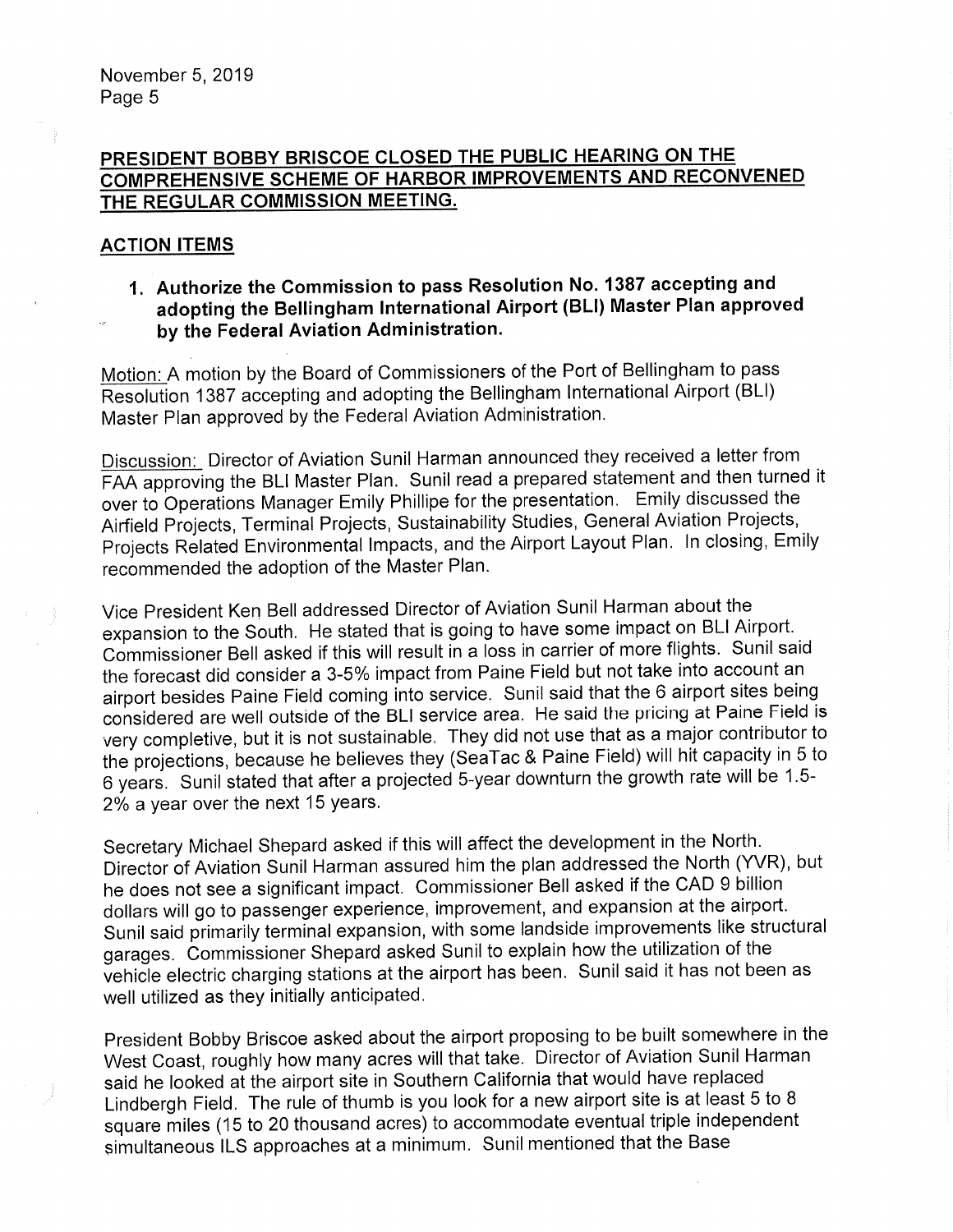Realignment and Closure (BRAC) process provides suitable airport sites for the civilian reuse of surplus bases.

Motion approved with a 3-0 Vote

## 2. Authorize the Commission to adopt Resolution No. 1388 incorporating the 2019 Bellingham International Airport Masterplan as an element of the Port's Comprehensive Scheme of Harbor Improvements.

Motion: A motion to adopt Resolution No. 1388 incorporating the 2019 Bellingham International Airport Master Plan as an element of the Port's Comprehensive Scheme of Harbor Improvements.

Discussion: This discussion was combined with action item 1. No further comments to note.

### Motion approved with a 3-0 Vote

3. Authorize the Executive Director to execute an Interlocal Agreement with the City of Bellingham to conduct and jointly fund a comprehensive coastal hazards modeling study of shorelines throughout Whatcom County and Bellingham Bay.

Motion: A motion authorizing the Executive Director to execute an Interlocal Agreement with the City of Bellingham to conduct and jointly fund a comprehensive coastal hazards modeling study of shorelines throughout Whatcom County and Bellingham Bay.

Discussion: Environmental Planner Kurt Baumgarten said that this project is led by USGS (United States Geological Survey). The modelling was developed and tested extensively in Coastal California. The (COB) City of Bellingham is leading this project with the USGS. It's a partnership between the COB, Whatcom County, Port of Bellingham, the City of Blaine and other partnerships. The USGS model uses a combination of atmospheric and ocean conditions and global climate models to predict effects of sea level rise on the shoreline. Kurt shared the benefits of the project.

Vice President Ken Bell asked if the City of Blaine is one of the partners. Kurt said the committed partners are Whatcom County, the City of Bellingham and then Blaine (to a lesser extent).

Secretary Michael Shepard asked if the Commissioners will get the opportunity to ask USGS technical questions. Kurt assured the Commissioners they will get a progress report as this project moves forward. Commissioner Shepard also spoke about the benefits of the mapping, and that it gives a real perspective of what's to come. Commissioner Shepard believes we need to put aside reserved funds for these type of future projects/systems.

Motion approved with a 3-0 Vote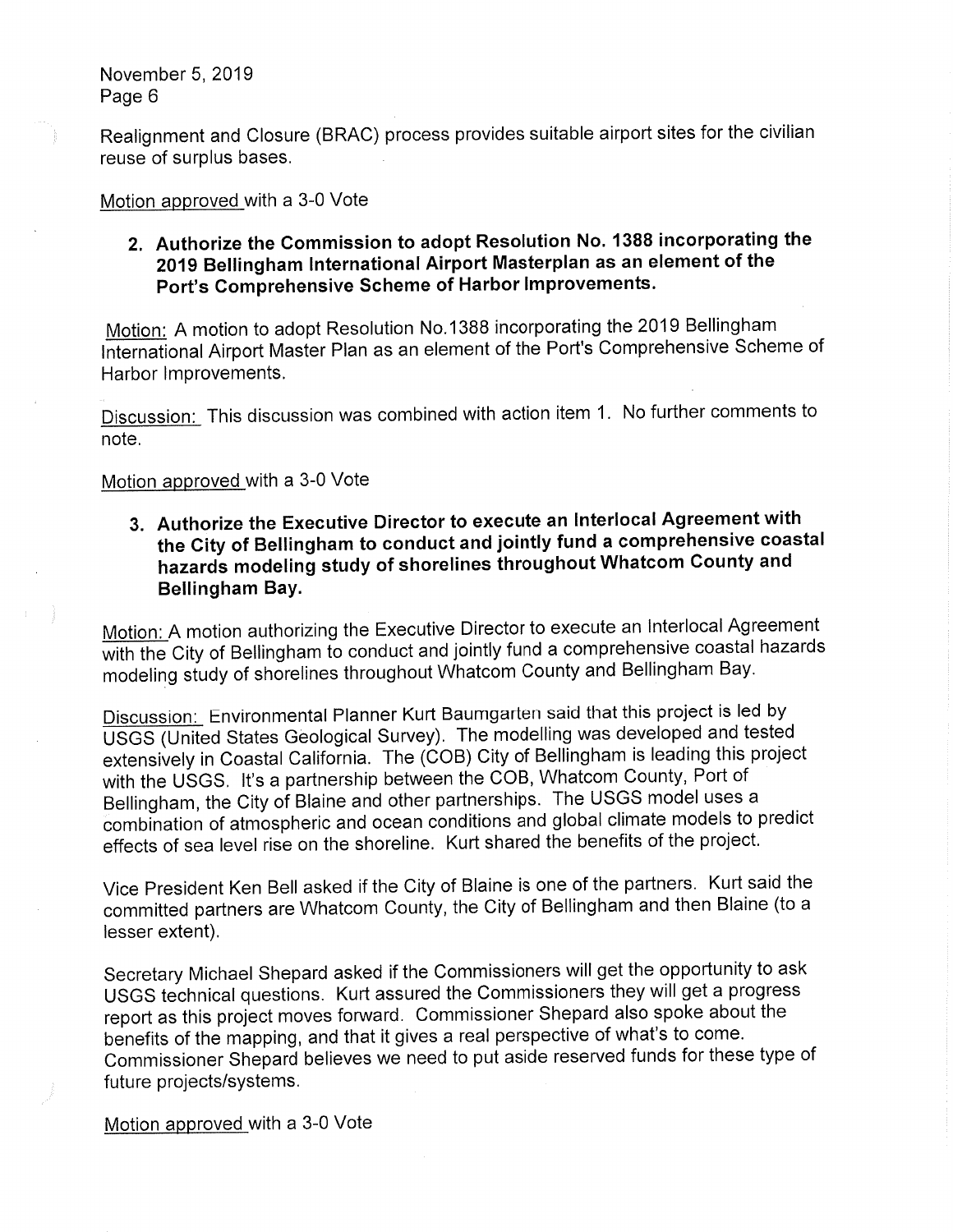## 4. Authorize the Commission to approve a Modification of Lease between the Port of Bellingham and Sound Pacific Seafood, LLC for premises at the Blaine Marine Industrial Area.

Motion: Motion by the Port Commission to approve a Modification of Lease between the Port of Bellingham and Sound Pacific Seafood, LLC, for premises at the Blaine Marine Industrial Area.

Discussion: Senior Property Manager Brady Scott stated in 2009 the Port of Bellingham entered into a 20 year lease with the Upper Skagit Indian Tribe for property in the Blaine Marina Industrial Area. In 2014 that lease was assigned to Sound Pacific Seafood through a purchase and sale agreement. The lease is subject to rent adjustment every 5 years, this lease addresses the rent adjustment. It also includes updates to the agreement with the current Boiler Plate contract.

Motion approved with a 3-0 Vote

#### OTHER BUSINESS

Vice President Ken Bell had no other business to discuss.

Secretary Michael Shepard gave a shout out to everyone that worked and continues to work on the upkeep of the Pump Track maintenance. It has been so fun to see all the activity down on the waterfront.

President Bobby Briscoe said the agricultural sector in the East County does not really have any representation at the Port of Bellingham. Executive Director Rob Fix said from time to time the Port has meet with farmers from that area, and help with project funding like the Farm for Life project in Lynden. Commissioner Shepard proposed putting a staff member in contact with that group of the community to stay connected. Rob said it sounds like a great project for the Economic Development team, and he will work with them to see how the Port can better connect with that group and get back to the Commission with suggestions.

Commissioner Briscoe noticed that some of the smaller Port buildings like Tesla have solar roof tiles. Executive Director Rob Fix said that anytime the Port is looking to repair/replace a rooftop they consider solar options.

Commissioner Briscoe asked about the Starfish Building in Blaine that is apparently falling into the bay. Senior Engineer Greg Nicoll said that after talking with his Engineering Team that has been working on that bulkhead, the major concern is the bulkhead itself. The engineering department put together a rough cost estimate to demolish that building and are working with the Real Estate department on the removal of that structure. Real Estate Director Shirley McFearin said the tenant is required to pay that cost, the customer has requested the Port to amortize that cost over the term of their lease.

Commissioner Briscoe asked his fellow Commissioners if they received calls about adding a 3rd lane on the freeway from exit 250 (Fairhaven Parkway) North to exit 266